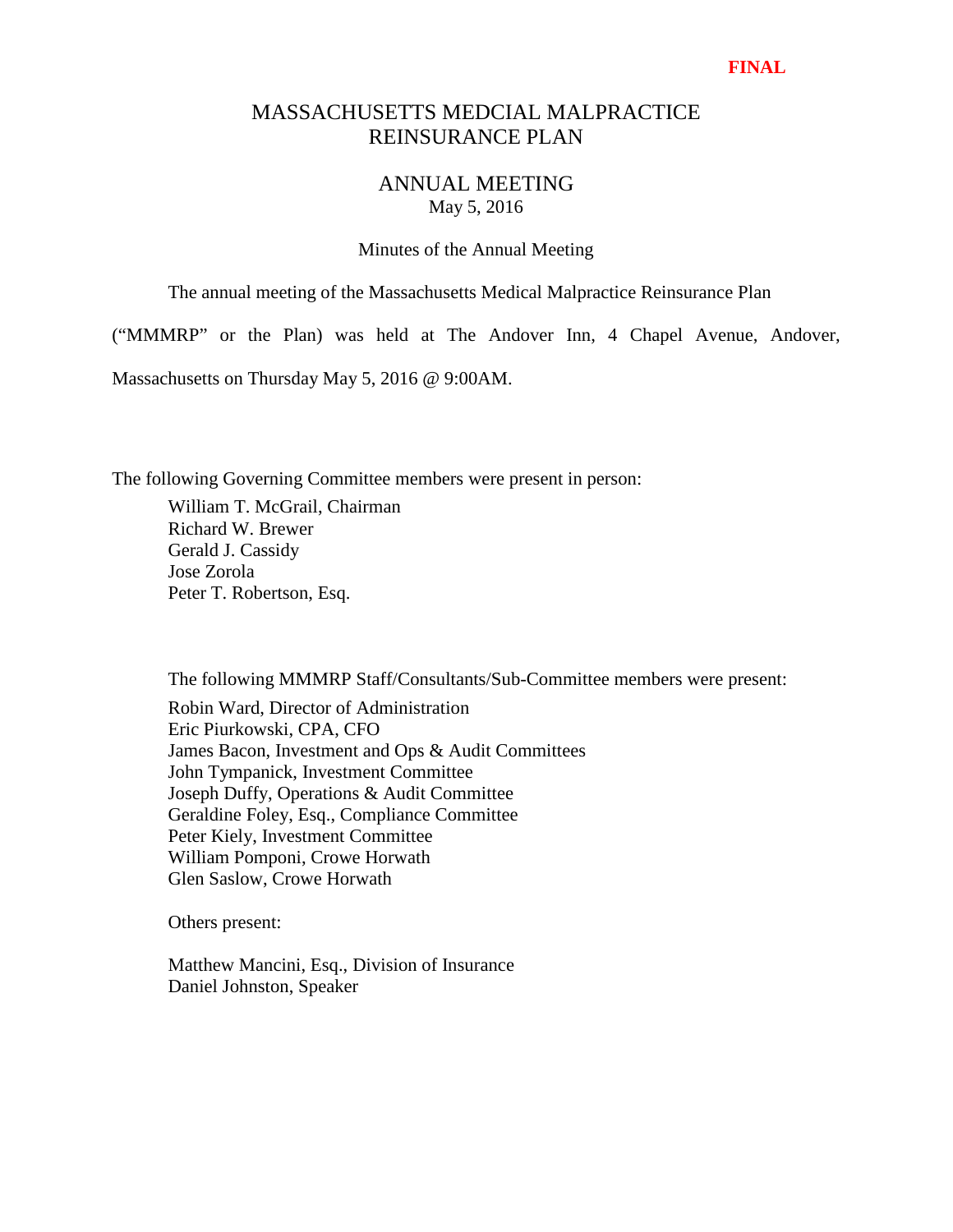### 1. Call to Order

Mr. William McGrail called the meeting to order at 9:00 AM. Ms. Ward kept a record of the proceedings.

## 2. Quorum and Notice

Mr. McGrail noted that all Governing Committee members were in attendance in-person and that a quorum was present at the meeting. He reported that the required notices for the meeting had been sent to the Secretary of State, Division of Insurance and Executive Office of Administration and Finance and placed on the Plan's website.

### 3. Approval of Previous Annual Meeting Minutes

Mr. McGrail noted the minutes to the previous Annual Meeting dated May 7, 2015 had been distributed. **A** *motion* was made by Mr. Cassidy and duly seconded by Mr. Robertson to approve the May 7, 2015 annual Meeting minutes as presented. The motion passed unanimously.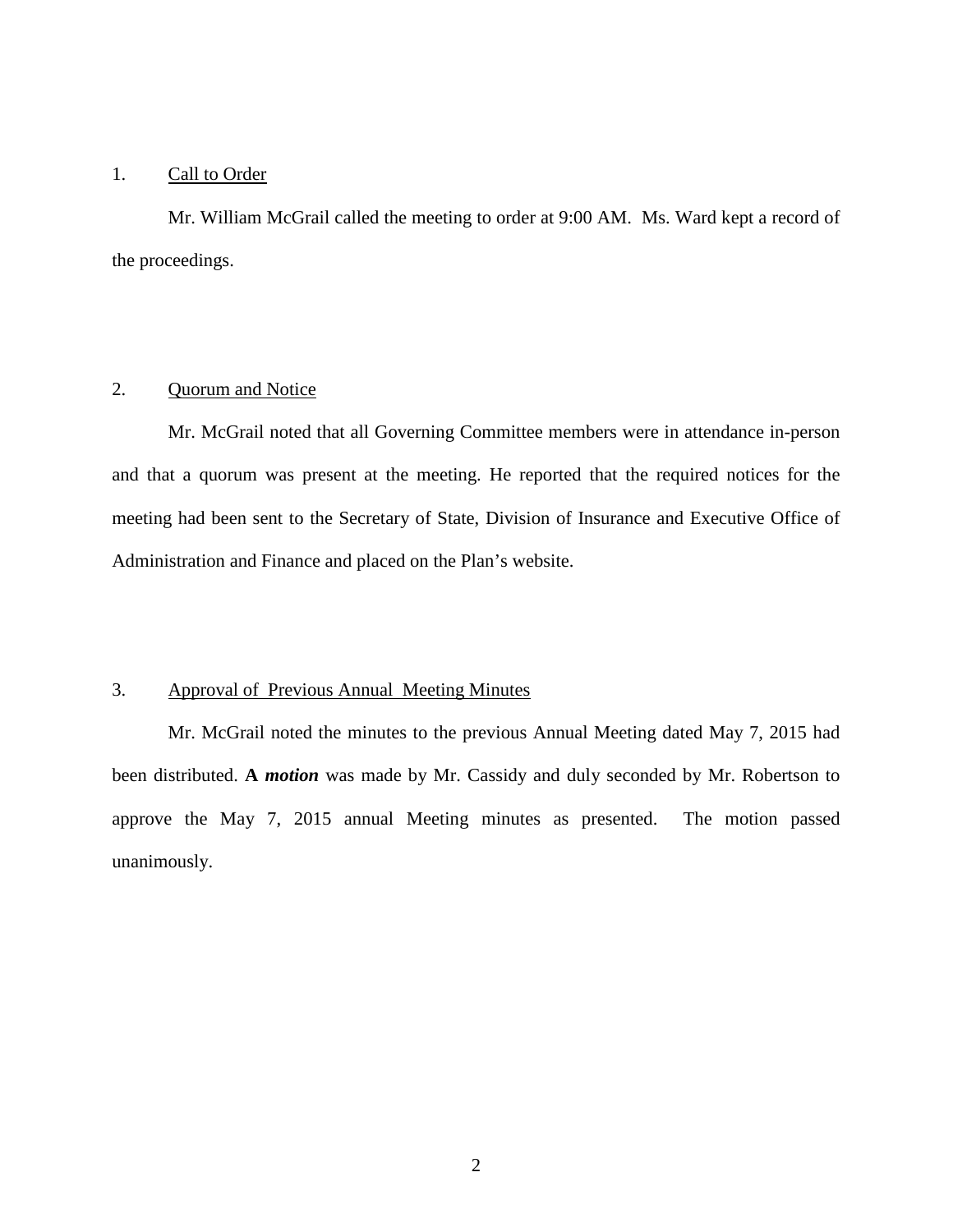#### 4. Daniel J. Johnston, President, Automobile Insurers Bureau & Insurance Fraud Bureau

Mr. Brewer introduced Mr. Johnston as the speaker for the Annual meeting. A Bio of Mr. Johnston is included within these minutes. Mr. Johnston began by giving a history of his career spent at the Automobile Insurers Bureau and the Insurance Fraud Bureau. He described how they locate insurance fraud in different areas of the state involving auto accidents and over prescribing medications. He stated that they saw an increase in auto accidents with the same claimants, same doctors, same city/town similar injuries etc., which led to the fraud investigations. Mr. Johnston answered questions from attendees.

# 5. Report of Financial Condition (December 31, 2014) –Glen Saslow and William Pomponi, Crowe Horwath

Mr. Saslow and Mr. Pomponi of Crowe Horwath the Plan's independent auditors began by stating that they had met at the Operations and Audit Committee meeting the day before and discussed the Audit results in detail. Mr. Saslow added that there were no internal control deficiencies. Because of this a management letter to the Board was not needed. He also stated that this was a clean statutory opinion. Mr. Saslow and Mr. Pomponi briefly described the reports that were prepared for the Plan. Copies of the Independent Auditors' Statutory Financial Statement Audit Results for the year ending December 31, 2015 were distributed, and a copy is attached with these minutes.

A *motion* was made by Mr. Brewer and seconded by Mr. Cassidy to accept the audit report as presented. The motion passed unanimously.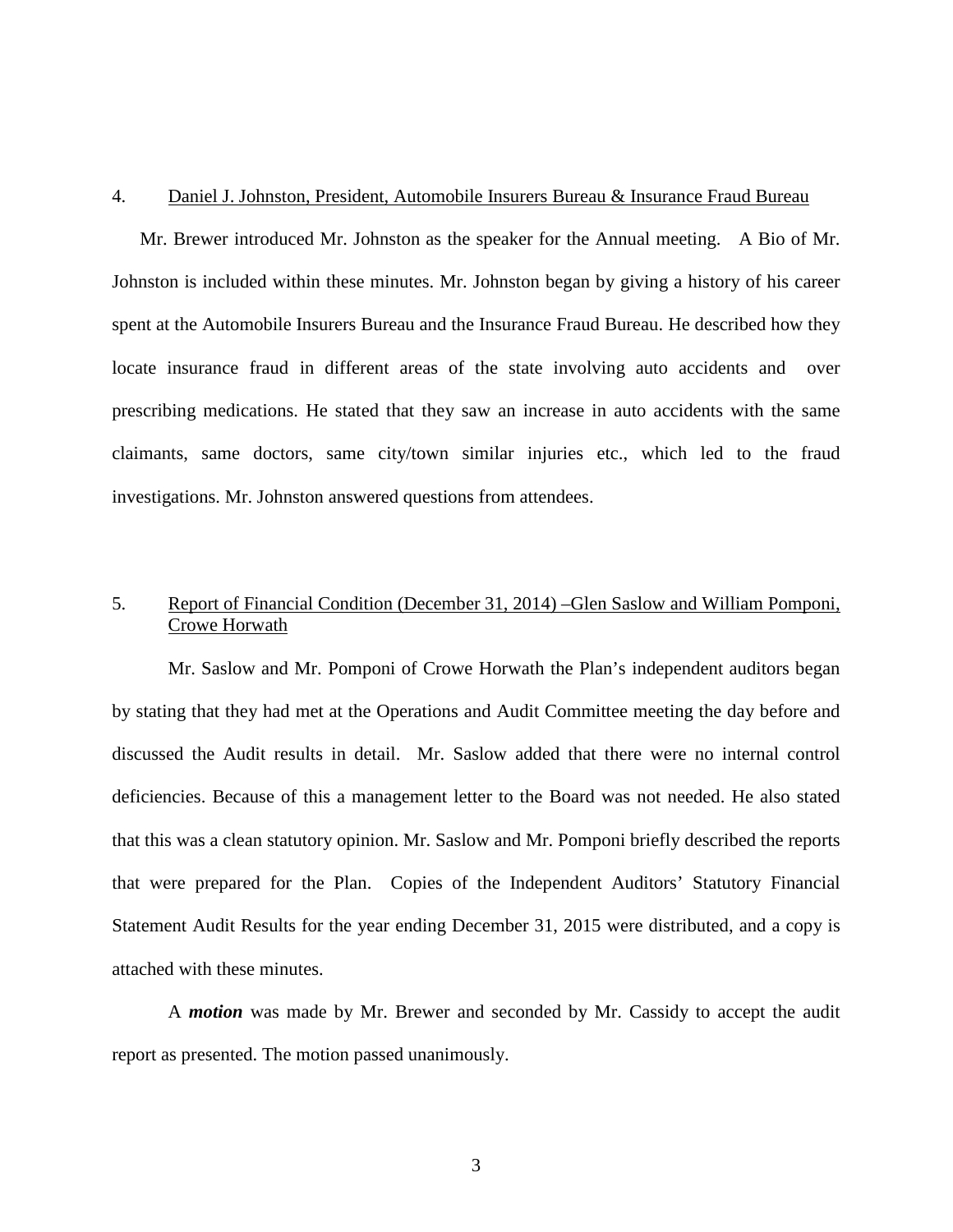### 6. Investment Overview – James R. Bacon, Chairman, Investment Committee

 Mr. Bacon distributed a handout titled "MMMRP 2015 Report of the Investment Committee" to all in attendance. He highlighted areas such as to ensure that the Plan reserves provide adequate income and appreciation to supplement premium revenues, satisfy liabilities, and support operations. Position assets to weather, and benefit from and defend assets against an eventual transition to tighter U.S. monetary and fiscal policy, which should lead to higher interest rates and a potential rise in price inflation and escalated valuations for bond and equity markets. He continued to review his handout answering questions from attendees.

### 7. Other Business

Mr. McGrail mentioned the passing of Michael Sabbagh. Mr. Sabbagh was a career executive with the Massachusetts Division of Insurance serving as its Commissioner. Mr. Sabbagh was a long standing member of the Operations and Audit Committee and contributed to its success.

 Mr. McGrail thanked the Governing Committee for all its vision and guidance over the past year, and he thanked all the Committee Members and staff for all their hard work.

### 8. Adjournment

A *motion* was made and duly seconded to adjourn the Annual Meeting at 10:25 AM. The motion passed by a unanimous vote.